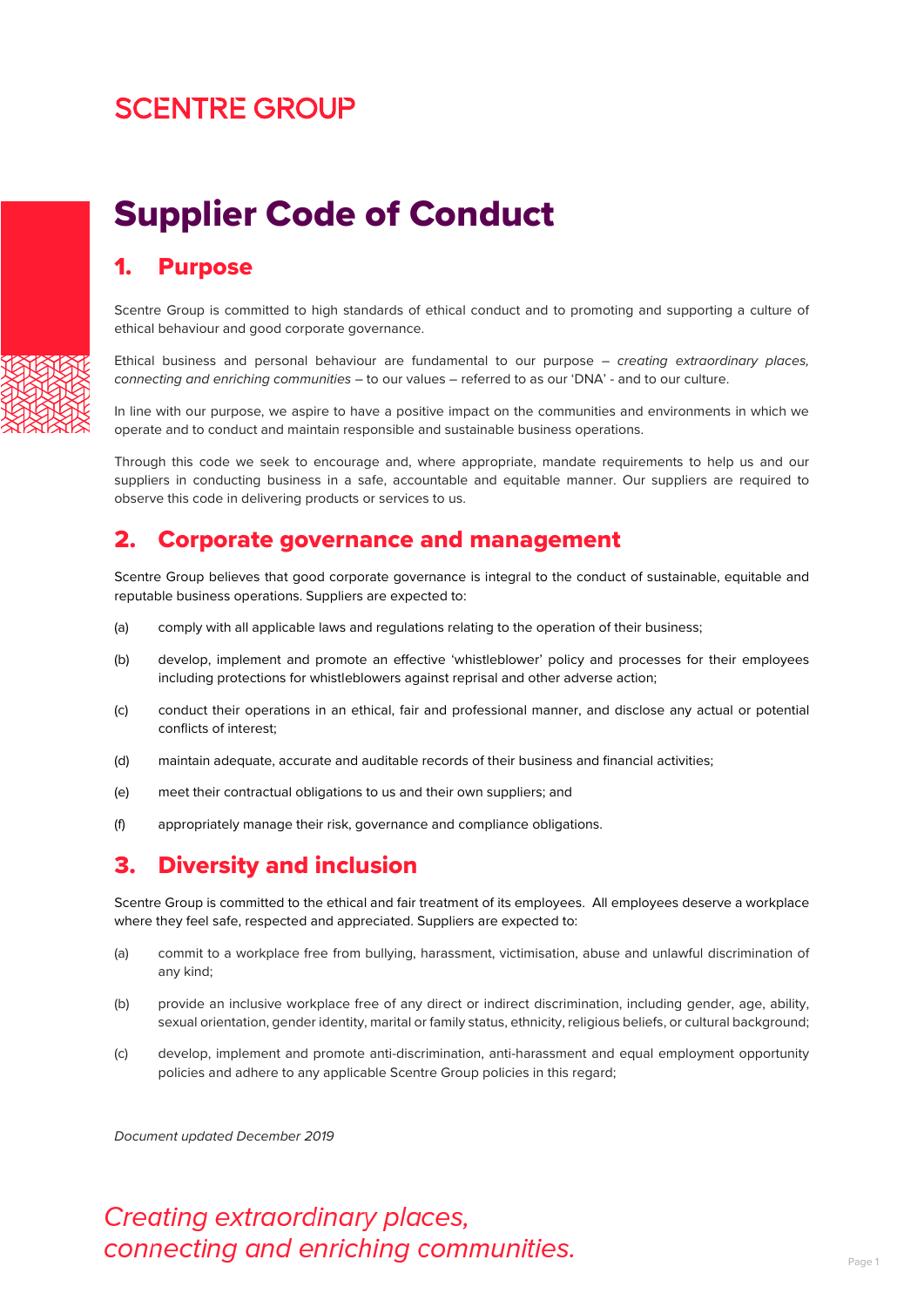

- (d) foster a diverse and inclusive culture, by valuing and embracing differences in their employees and we encourage our suppliers to consider Aboriginal and Torres Strait islander employees within their business; and
- (e) encourage gender balance in the workforce, through appropriate policies and initiatives which specifically target the advancement of gender diversity.

#### 4. Workplace health and safety

Health, safety and welfare is a business priority and we actively promote a culture of people protecting people. The safety of our people, our workers, our retailers, customers and visitors is of paramount importance.

Suppliers are expected to:

- (a) comply with all applicable laws and regulations relating to workplace health and safety;
- (b) ensure a safe and clean working environment is provided for their employees and contractors;
- (c) take reasonable steps to identify, manage and minimise occupational health and safety hazards;
- (d) provide appropriate equipment, resources, instruction, education, supervision and job-related training for workers to safely carry out their duties;
- (e) develop, implement and promote written health and safety policies and standards; and
- (f) adhere to any applicable Scentre Group workplace health and safety policies and procedures.

#### 5. Environment

Scentre Group is committed to minimising the environmental impact of its operations, and in turn expects its suppliers to recognise and reduce any adverse environmental effects from conducting its business. Suppliers are expected to:

- (a) comply with all applicable laws and regulations relating to the environment, including but not limited to environmental management, protection and reporting obligations;
- (b) take active steps to identify, manage and minimise material environmental risks or harm associated with its operations;
- (c) implement strategies to maximise the efficient consumption of energy, water, natural resources and raw materials;
- (d) minimise waste, pollution, loss of biodiversity, deforestation and damage to ecosystems;
- (e) develop, implement and promote environmental policies and standards; and
- (f) adhere to any applicable Scentre Group environmental policies.

#### 6. Labour and employment practices

Scentre Group believes appropriate labour and employment practices are fundamental to any workplace. Suppliers are expected to:

- (a) ensure there are no instances of modern slavery in their operations and supply chain, and comply with all applicable laws and regulations relating to modern slavery; and
- (b) comply with all applicable laws and regulations relating to human rights, employment conditions, working hours, wages, benefits and entitlements.